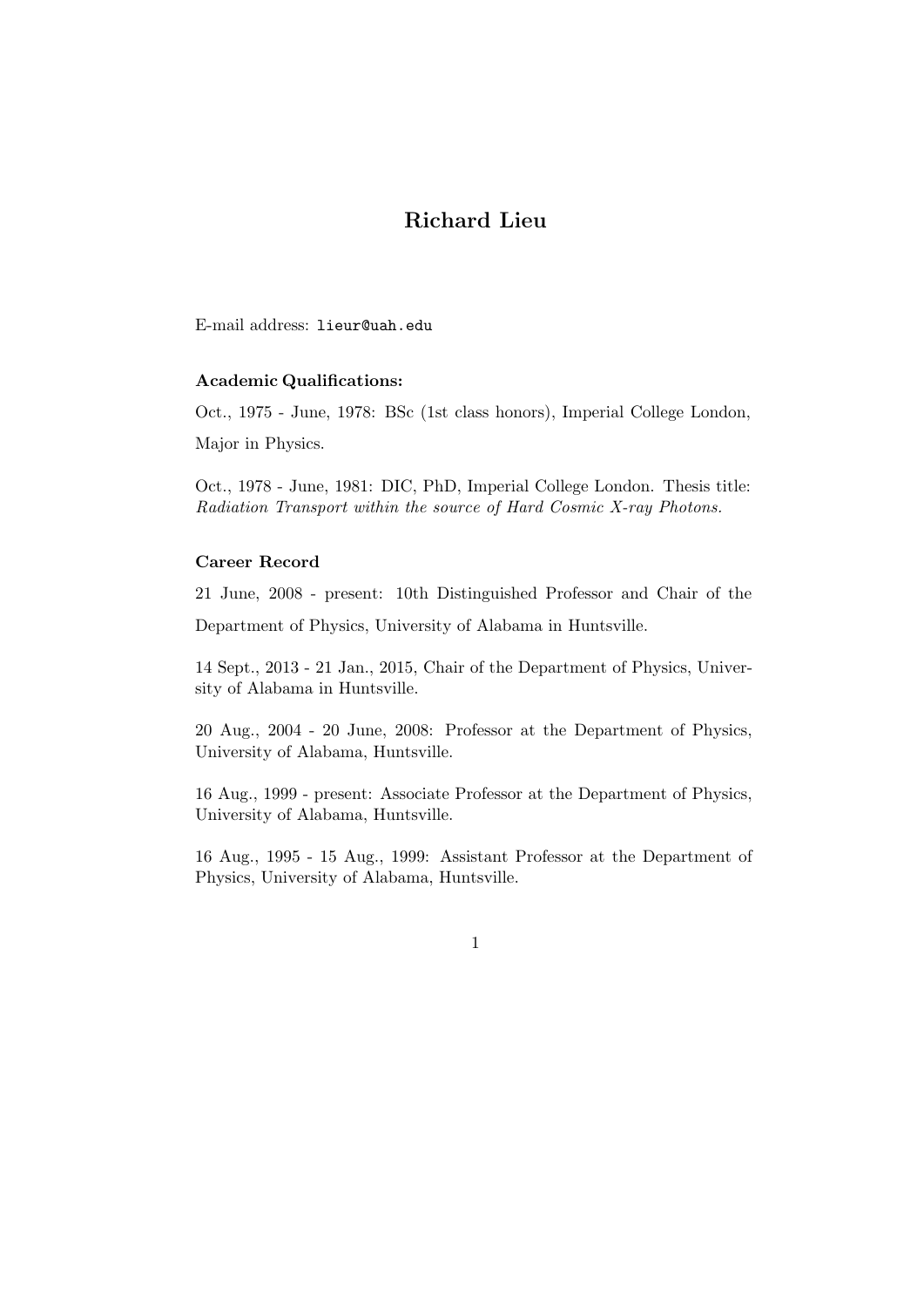1 Nov., 1991 - 15 Aug., 1995: Assistant Research Astronomer at the Center for EUV Astrophysics, University of California, Berkeley.

1 Aug., 1985 - 31 Oct., 1991: Research Assistant at the Astrophysics Group, Blackett Laboratory, Imperial College, London, England.

1 Aug., 1981 - 30 June, 1985: Postdoctoral Research Fellow and Sessional Instructor at the Dept. of Physics and Astronomy, and at the Dept. of Electrical Engineering, University of Calgary, Alberta, Canada.

#### **Awards and Prizes**

UAH Foundation Researcher of the year award, April 2007.

Sigma Xi Huntsville chapter 'researcher of the year' award, with Lloyd W. Hillman, April 2005.

Three times 'Discovery of the year award', 1995, 1994, and 1993, Center for EUV Astrophysics, UC Berkeley.

'Outstanding software development of the year award 1993', with James W. Lewis, Center for EUV Astrophysics, UC Berkeley.

## **Seminal papers**

212 publications (102 refereed); 2384 ADS citations (h-index 24, i-10 index 47).

'Discovery of 0.5 MK Gas in the Center of the Virgo Cluster', Lieu, R., Mittaz, J.P.D, Bowyer, S., Lockman, J., Hwang, C. -Y. & Schmitt, J.H.M.M., 1996, *ApJ*, **458**, L5 (143 citations).

'The Diffuse EUV Emission from the Coma Cluster - Evidence for a Cooler Component at sub-MK Temperatures', R. Lieu, J.P.D. Mittaz, S. Bowyer, J.O. Breen, F.J.Lockman, E.M. Murphy & C. -Y. Hwang, 1996, *Science*, **274**, 1335 (139 citations).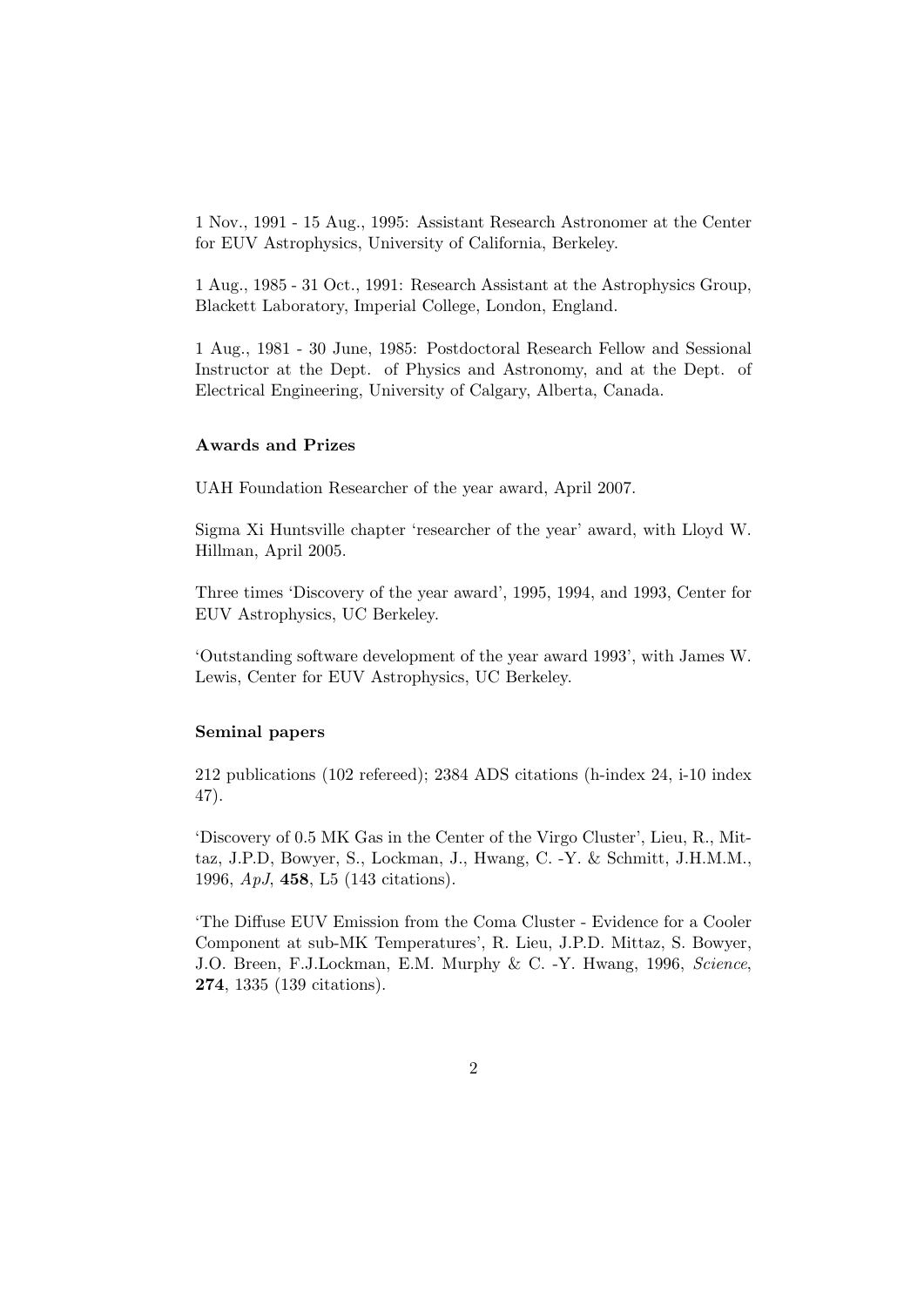'The First EUVE Source Catalog', S. Bowyer, R. Lieu, M. Lampton, J. Lewis, X. Wu, J.J. Drake & R. Malina, 1993, *ApJS*, **93**, 569 (125 citations).

'EUV Emission from Clusters of Galaxies: Inverse Compton Radiation from a Relic Population of Cosmic Rays ?', C.L. Sarazin & R. Lieu, 1998, *ApJ*, 494, L17 (123 citations).

'Non-thermal Origin of the EUV and HEX Excess Emission of the Coma Cluster - the Nature of the Energetic Electrons', T.A. Ensslin, R. Lieu, & P.L. Biermann, 1999, *Astron Astrophys*, 344, 409 (109 citations).

# **Chief external lectures and committees**

'In search of the missing baryons of the near Universe', on the occasion of the Symposium at Imperial College to mark the 80th birthday of Tom Kibble, March 2013.

'New Directions in Modern Cosmology', at the Lorentz Center, Leiden, the Netherlands, September, 2010.

Constellation X Facility Science Team 2006 and 2002; to advise NASA on critical scientific goal of the mission.

Lecture at the 'Physics of the 3rd Millennium', the Von Braun Civic Center, Huntsville, in celebration of the Einstein year of 2005.

XEUS science team 2002; to advise ESA on critical scientific goal of mission.

Panel reviewer of NASA proposals.

Frequent referee for the Astrophysical Journal, Astronomy & Astrophysics, and Royal Astronomical Society.

## **Internal committee & services**

Served on a variety of University committees at the Department and College levels.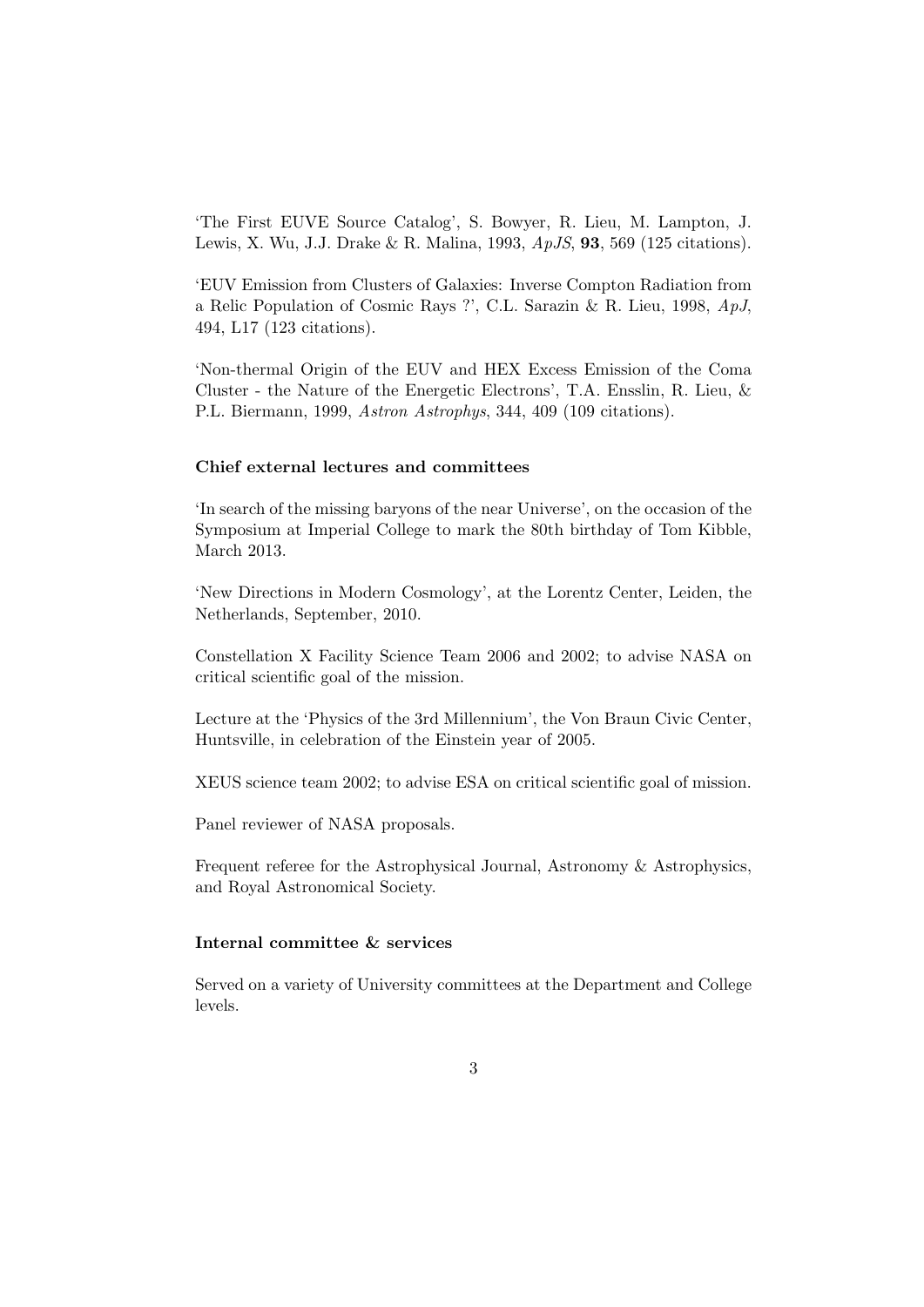Participated in a wide spectrum of University service related activities at the Department and College levels.

#### **Teaching record**

Full-time courses at levels ranging from 100 General Physics to 700 quantum electrodynamics. Student ratings average at above 90 % among all the courses.

Graduated 4 PhD (Bonamente, Gogus, Jiang, and Lackeos) and one MSc (Bandas) students.

Chair or member of many PhD and MSc committees.

## **Conference organizing activities**

'The Warm and Hot Universe', Columbia University, N.Y., May 2008, Chair of the SOC.

'Outstanding questions for the standard cosmological model', Imperial College London, UK. Chair of the SOC.

'Soft X-ray emission from clusters of galaxies and related phenomena', December 2002, Huntsville, AL, USA. Chair of the SOC.

'Particle acceleration in geospace and beyond', October 2002, Chattanooga, TN, USA. Member of the Scientific Organizing Committee (SOC).

#### **Overseas Visiting Scholar**

*Tsinghua University, Beijing, China*. Two months with the Physics Department in the summers of 2007 to 2012.

*Institute Astrophysique Paris, France*. One month Research Fellowship during the summer of 2000, at the invitation of Dr Florence Durret.

*Institute of Space and Astronautical Science, Japan*. Visited for 3 months in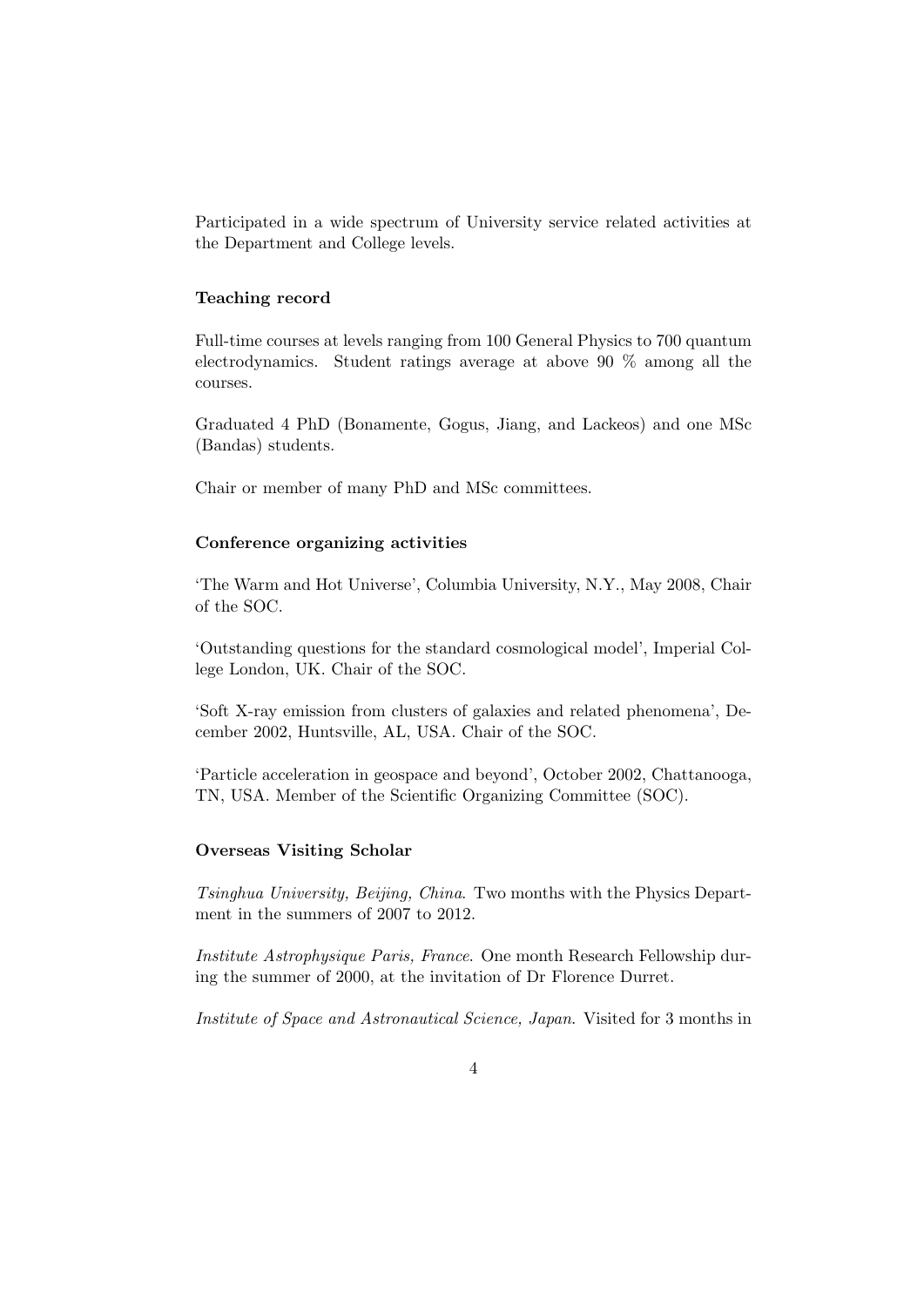the summer of 1982, on analysis of data from the X-ray Astronomy satellite HAKUCHO. Visited again for 3 months in the beginning of 1988, on analysis of magnetospheric electron data from the satellite EXOS-C.

*Max Planck Institut fuer Aeronomie, Germany*. Visited for several months every summer between 1987 and 1992, on analysis of magnetospheric data from the SPACELAB I mission, and on theoretical astrophysics research with Prof. W.I. Axford.

*Max Planck Institut fuer Extraterrestriche Physik, Germany*. Visited during three 6-weekly tours between 1991 and 1992, in the ROSAT Wide Field Camera Quick Look Facility.

#### **References**

Prof. T.W.B. Kibble FRS, Theoretical Physics, Blackett Laboratory, Imperial College, London SW7, 2BZ, U.K. (t.kibble@ic.ac.uk)

Prof. R.D. Blandford FRS, KIPAC/SLAC, Stanford University, Varian Physics Building, 382 Via Pueblo Mall, Stanford, CA 94305-4060 (rdb3@stanford.edu).

Dr. Christine Jones, Harvard-Smithsonian Center for Astrophysics 60 Garden Street, office B-401, Cambridge, MA 02138, MS-02 (cjones@cfa.harvard.edu).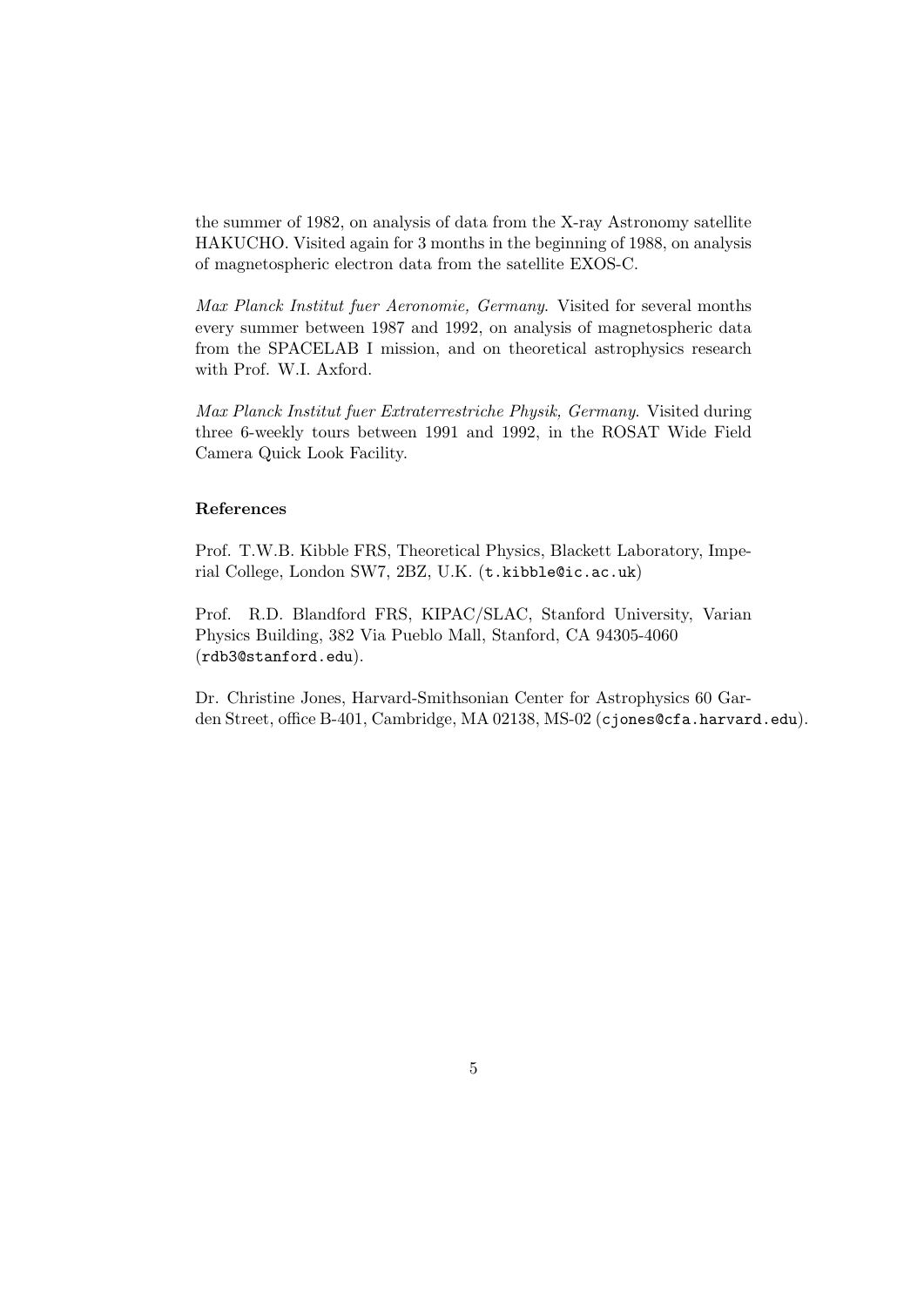# **Summary of Key Publications**

# **Publications in Refereed Journals**

[92] 'Exclusion of standard  $\hbar\omega$  gravitons by LIGO observation', Lieu, R., 2018, CQG, 35, 19LT02

[91] 'Photon Flux and Bunching Noise from Measurement of the Shot Noise Variance', Lieu, R., Stefszky, M., & Shi, C. -H., 2018, ApJ, 862, 51

[90] 'Does Light from Steady Sources Bear Any Observable Imprint of the Dispersive Intergalactic Medium?' Lieu, R., & Duan, L., 2018, ApJ, 853, 135

[89] 'Large scale density perturbations from a uniform distribution by wave transport', Lieu, R., 2017, JCAP, 11, 013

[88] 'Improvement in the Accuracy of Flux Measurement of Radio Sources by Exploiting an Arithmetic Pattern in Photon Bunching Noise', Lieu, R., 2017, ApJ, 844, 50

[87] 'The Role of Cerenkov Radiation in the Pressure Balance of Cool Core Clusters of Galaxies', Lieu, R., 2017, ApJ, 838, L5

[86] 'Are Fast Radio Bursts the Birthmark of Magnetars?' Lieu, R., 2017, ApJ, 834, 199

[85] 'Measuring the brightness of classical noise dominated light at the shot noise limit?' Lieu, R., & Kibble, T. W. B., 2015, arXiv:1409/7039

[84] 'A Method to Improve the Sensitivity of Radio Telescopes' Lieu, R., Kibble, T. W. B., & Duan, L., 2015, ApJ, 798, 67

[83] 'Large pre-inflationary thermal density perturbations', Lieu, R., & Kibble, T. W. B., 2013, MNRAS, 436, L1

[82] 'Measurement of the Dispersion of Radiation from a Steady Cosmological Source', Lieu, R., Duan, L., & Kibble, T. W. B., 2013, ApJ, 778, 73

[81] 'Has inflation really solved the problems of flatness and absence of relics?' Lieu, R., 2013, MNRAS, 435, 575

[82] 'A New Way of Detecting Intergalactic Baryons', Lieu, R., & Duan, L., 2013, ApJ, 763, L44

[81] 'Dark matter interpretation of the origin of non-thermal phenomena in galaxy clusters' Colafrancesco, S., Lieu, R., Marchegiani, P., Pato, M., Pieri, L., & Buonanno, R., 2011, A & A, 527, A80

[80] 'The Non-thermal Intracluster Medium', Lieu, R., Quenby, J.J., & Bonamente, M., 2010, ApJ, 721, 1482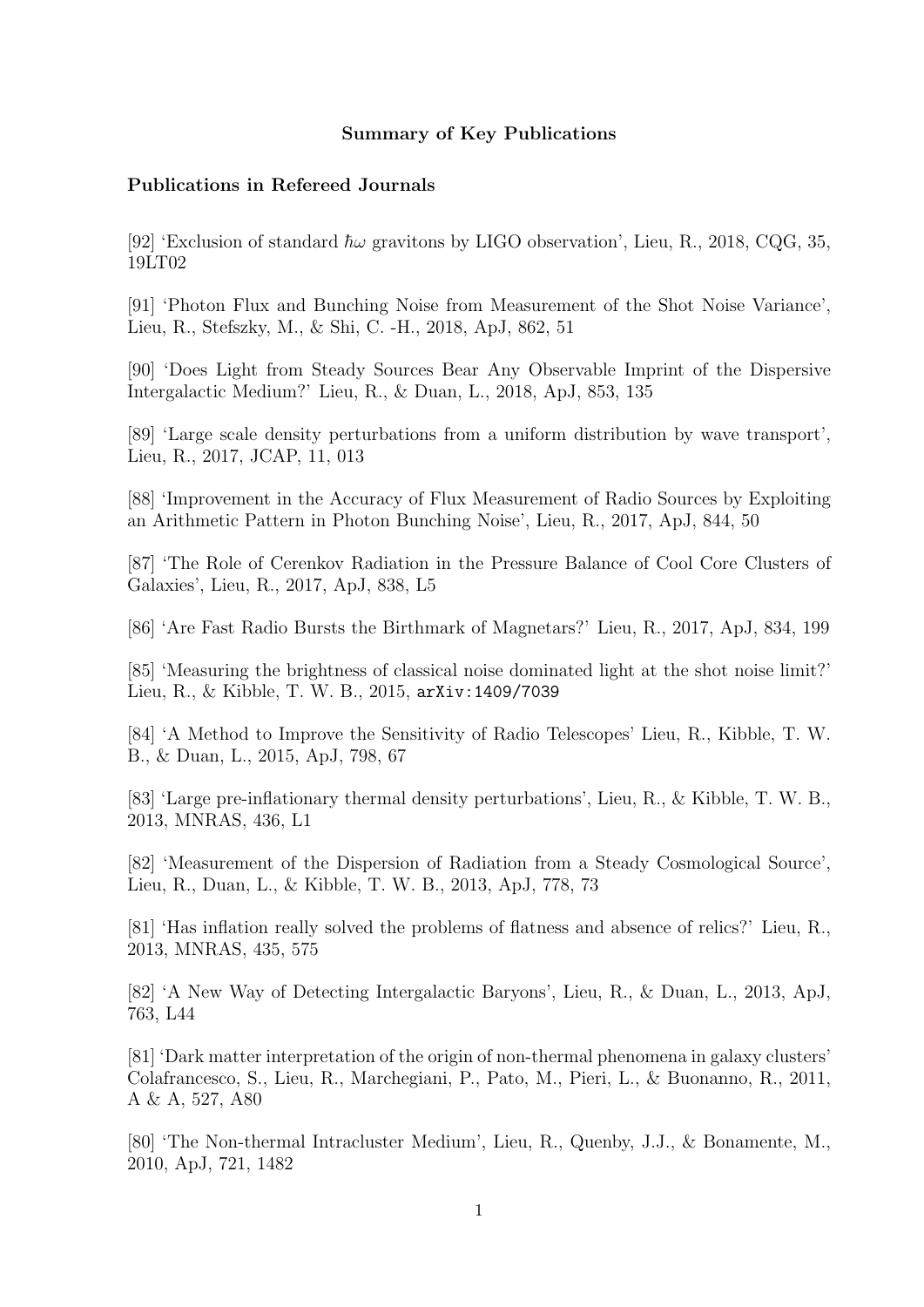[79]'The Diffuse Soft Excess Emission in the Coma Cluster from the ROSAT All-Sky Survey', Bonamente, M., Lieu, R., & Bulbul, E., 2009, ApJ, 696, 1886

[78]'On the Absence of Shear from Complete Einstein Rings and the Stability of Geometry', Lieu, R. 2008, ApJ, 679, 25.

[77]' Strong lensing time delay: a new way of measuring cosmic shear', Lieu, R. 2008, ApJ, 674, 75

[76]'Time delay by primordial density fluctuations: its biasing effect on the observed mean curvature of the Universe', Lieu, R., & Mittaz, J.P.D., 2008, ApJ, 672, 1.

[75]'Soft and hard X-ray excess emission in Abell 3112 observed with Chandra', M. Bonamente, J. Nevalainen, Lieu, R. 2007, ApJ in press.

[74]'Possible non-thermal nature of the soft-excess emission in the cluster of galaxies Sersic 159-03', Werner, N., Kaastra, J.S., Takei, Y., Lieu, R., Vink, J., Tamura, T., 2007, A & A, 468, 849.

[73]'The Sunyaev-Zel'dovich effect in a sample of 31 clusters - a comparison between the X-ray predicted and WMAP observed CMB temperature decrement', Lieu, R., Mittaz, J.P.D., and Zhang, S.N., 2006, ApJ, 648, 176.

[72]'ROSAT observations of the soft X-ray background and of the cluster soft excess emission in the Hercules supercluster', Bonamente, M., Lieu, R., and Kaastra, J., 2005, Astron.Astrophys. 443, 29.

[71]'Average magnification of clumping of matter', T.W.B. Kibble and R. Lieu 2005, ApJ, 632, 718.

[70]'On the absence of gravitational lensing of the cosmic microwave background', R. Lieu and J.P.D. Mittaz 2005, ApJ, 628, 583.

[69]'Are the WMAP angular magnification measurements consistent with a critical density inhomogeneous Universe?', R. Lieu and J.P.D. Mittaz 2005, ApJ 623, L1.

[68]'Thermal and non-thermal nature of the soft excess emission from Sersic 159-03 observed with XMM-Newton', Bonamente, M., Lieu, R., Mittaz, J.P.D., Kaastra, J., and Nevalainen J., 2005, ApJ, 629, 192.

[67]WHIM emission and the cluster soft excess: a model comparison', Mittaz, J., Lieu, R., and Bonamente, M., 2004, ApJ, 617, 860.

[66]'The phase coherence of light from extragalactic sources - direct evidence against first order Planck scale fluctuations in time and space', 2003, ApJ, 585, L77.

[65]'Discovery of a massive and extended warm halo for the Coma cluster', Bonamente,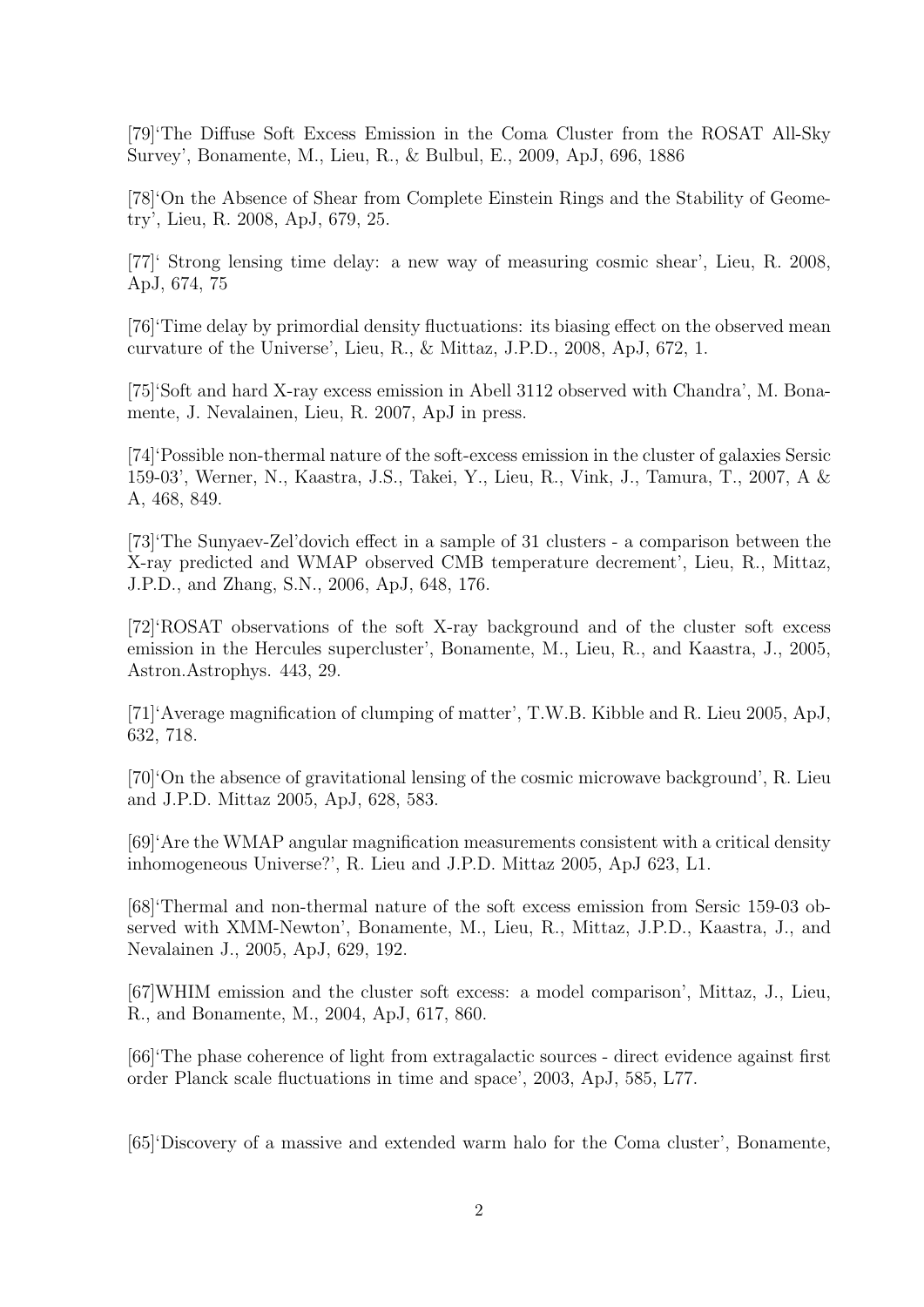M., Lieu, R., and Joy, M.K., 2003, ApJ, 585, 722.

[64]'XMM/Newton confirmation of soft excess emission in clusters of galaxies - discovery of O VII emission from an extended warm component', Kaastra, J.S., Lieu, R., Tamura, T., Paerels, F.B.S., den Herder, J.W., 2003, A & A, 397, 445.

[63]'Soft X-ray excess emission in clusters of galaxies observed with XMM-Newton', Nevalainen, J., Lieu, R., Bonamente, M., and Lumb, D., 2003, ApJ, 584, 716.

[62]'Low energy X-ray emission from the A2199 cluster of galaxies', J.S. Kaastra, R. Lieu, J. Bleeker, R. Mewe, and S. Colafrancesco, 2002, ApJ, 574, L1.

[61]'The extreme ultraviolet excess emission in five clusters of galaxies', F. Durret, E. Slezak, R. Lieu, S. Dos Santos, and M. Bonamente, 2002, A & A, 390, 397.

[60]'The soft X-ray emission in a large sample of galaxy clusters with the ROSAT PSPC', M. Bonamente, R. Lieu, and M. Joy, 2002, ApJ, 576, 688.

[59]'The effect of space-time quantization on Lorentz invariance at extreme speeds', R. Lieu, 2002, ApJ, 568, L67.

[58]'Microscopic Relativity', R. Lieu, 2001, Foundations of Physics, 31, 1233 - 1250.

[57]'Sersic 159-03: discovery of the brightest soft X-ray excess emitting cluster of galaxies', M. Bonamente, R. Lieu, and J.P.D. Mittaz, 2001, ApJ, 561, L63.

[56]'Multiwavelength monitoring of QS Tel', S.R. Rosen, J.F, Rainger, M.R. Burleigh, J.P.D. Mittaz, D.A.H. Buckley, M.M. Sirk, R. Lieu, S.B. Howell, and D. de Martino, 2001, MNRAS, 322, 631.

[55]'Far Ultraviolet Spectroscopic Explorer (FUSE) detection of diffuse Galactic O VI emission toward the Coma and Virgo clusters', W.V.D. Dixon, S. Sallmen, M. Hurwitz, and R. Lieu, 2001, ApJ, 552, L69.

[54]'Far Ultraviolet Spectroscopic Explorer (FUSE) limits on the FUV emission from warm gas in clusters of galaxies', W.V.D. Dixon, S. Sallmen, M. Hurwitz, and R. Lieu, 2001, ApJ, 550, L25.

[53]'ROSAT and BeppoSAX evidence of soft X-ray excess emission in the Shapley supercluster: A3571, A3558, A3560, and A3562', M. Bonamente, R. Lieu, J. Nevalainen, J.S. Kaastra, 2001, ApJ, 552, L7.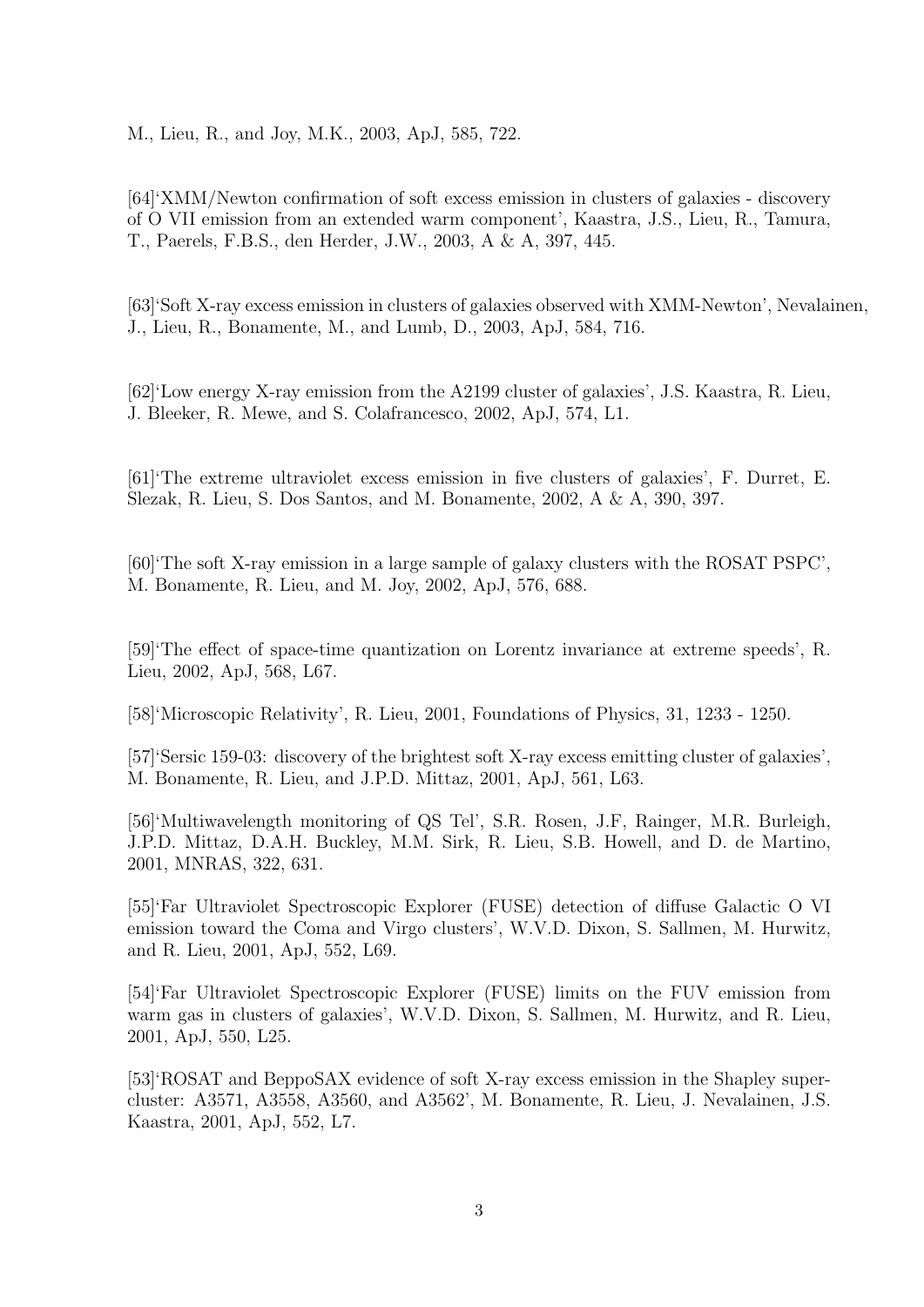[52]'The extreme ultraviolet excess emission of the Virgo and A1795 clusters: re-observation with in situ background measurements', M. Bonamente, R. Lieu, and J.P.D. Mittaz, 2001, ApJ, 547, L7.

[51]'The multiphase nature of the intracluster medium of some clusters of galaxies', M. Bonamente, R. Lieu, and J.P.D. Mittaz, 2001, ApJ, 546, 805.

[50]'EUV and X-ray observation of A2199: a three phase intracluster medium with a massive warm component', R. Lieu, M. Bonamente, and J.P.D. Mittaz, 2000, Astronomy and Astrophysics, 364, 497.

[49]'Re-observation of the EUV emission from A2199: *in situ* measurement of the background by an offset pointing', R. Lieu, M. Bonamente, J.P.D. Mittaz, F. Durret, S. Dos Santos and J.S. Kaastra, 1999, ApJ, 527, L77.

[48]'High and Low Energy Non-thermal X-ray Emission from the Cluster of Galaxies Abell 2199', J.S. Kaastra, R. Lieu, J.P.D. Mittaz, J.A.M. Bleeker, R. Mewe and S. Colafrancesco, ApJ, 519, L119.

[47]'EUV Images of the Clusters of Galaxies A2199 and A1795 - clear evidence for a separate and luminous emission component', R. Lieu, M. Bonamente, and J.P.D. Mittaz, 1999, ApJ, 517, L91.

[46]'Non-thermal Origin of the EUV and HEX Excess Emission of the Coma Cluster - the Nature of the Energetic Electrons', T.A. Ensslin, R. Lieu, & P.L. Biermann, 1999, *Astron Astrophys*, 344, 409.

[45]'Non-thermal Origin of the EUV and Soft X-rays from the Coma Cluster - Cosmic Rays in Equipartition with the Thermal Medium', R. Lieu, W. -H. Ip, W.I. Axford & M. Bonamente, 1999, *ApJ*, 510, L25.

[44]'Detection of Luminous Intracluster EUV Emission from Abell 1795', J.P.D. Mittaz, R. Lieu & F.J. Lockman, 1998, *ApJ*, 498, L17.

[43]'The Thermal Pressure of the Hot Interstellar Medium derived from Cloud Shadows in the EUV', T.W. Berghöfer, S. Bowyer, R. Lieu & J. Knude, 1998, ApJ, 500, 838.

[42]'EUV Emission from Clusters of Galaxies: Inverse Compton Radiation from a Relic Population of Cosmic Rays ?', C.L. Sarazin & R. Lieu, 1998, *ApJ*, 494, L177.

[41]'Radiation by Charged Particles in Non-uniform Acceleration - the Inapplicability of Larmor's Formula', R. Lieu, W.I. Axford & J.F. McKenzie, 1997, *Phys. Rev. E*, **55**, 1872.

[40]'An All-Sky Catalog of Fainter EUV Sources', M. Lampton, R. Lieu, J.H.M.M. Schmitt, S. Bowyer, J. Lewis, X. Wu & W. Voges, 1997, *ApJS*, **108**, 545.

[39]'The Diffuse EUV Emission from the Coma Cluster - Evidence for a Cooler Component at sub-MK Temperatures', R. Lieu, J.P.D. Mittaz, S. Bowyer, J.O. Breen, F.J.Lockman,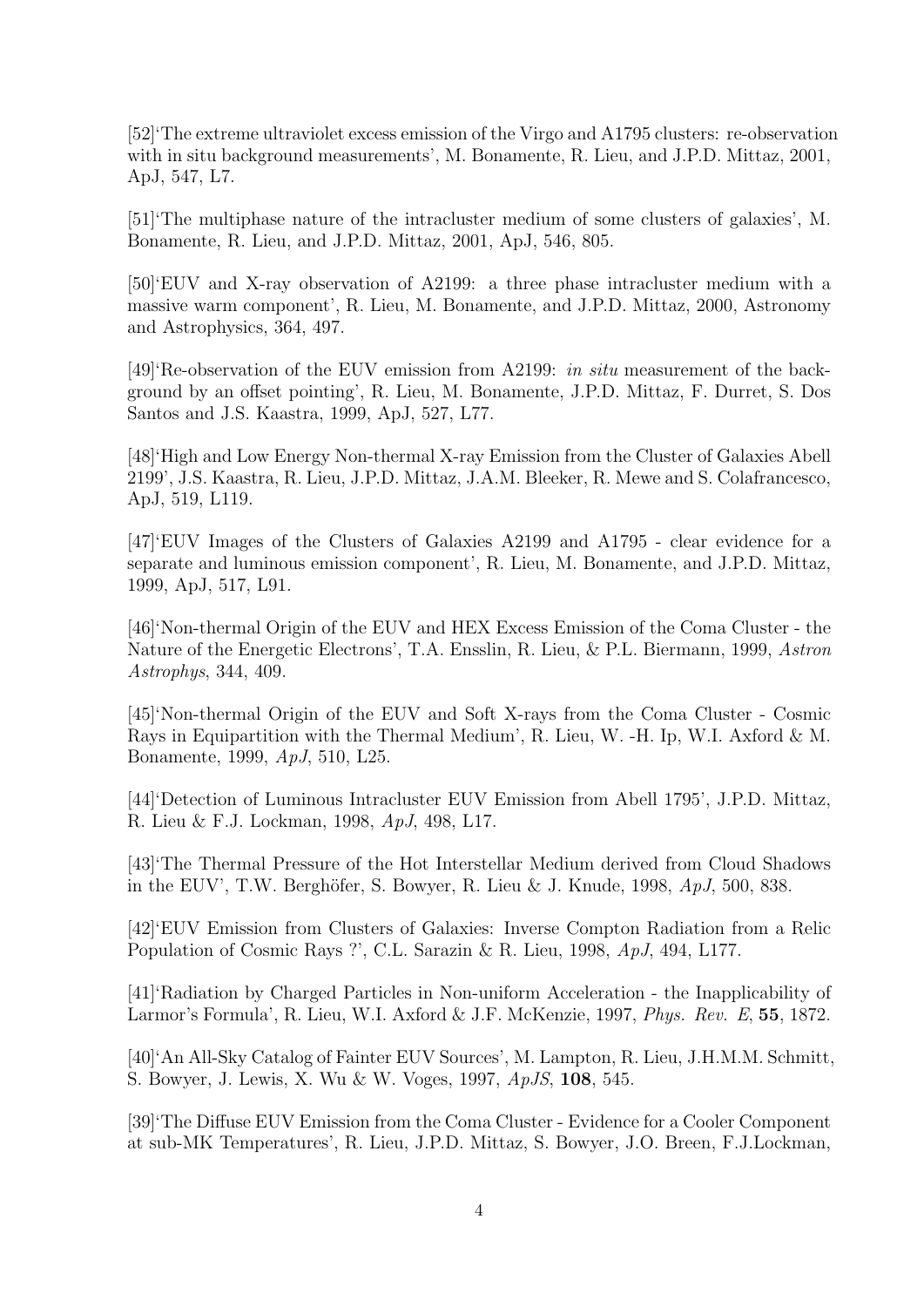E.M. Murphy & C. -Y. Hwang, 1996, *Science*, **274**, 1335.

[38]'EUV Flux from the Virgo Cluster: Further Evidence for a 500,000 Kelvin Component', S. Bowyer, M. Lampton & R. Lieu, 1996, *Science*, **274**, 1338.

[37]'Discovery of 0.5 MK Gas in the Center of the Virgo Cluster', Lieu, R., Mittaz, J.P.D, Bowyer, S., Lockman, J., Hwang, C. -Y. & Schmitt, J.H.M.M., 1996, *ApJ*, **458**, L5.

[36]'Io Torus EUV Emissions during the Comet Shoemaker-Levy/9 Impacts', D.T. Hall, G.R. Gladstone, F. Herbert, R. Lieu & N. Thomas, 1995, *GRL*, **22**, 3441.

[35]'An Optical and Far UV Study of the Field of the Source EUVE J1027+323', R. Genova, S. Bowyer, S. Vennes, R. Lieu, J.P. Henry and I. Gioia, 1995, *Astron. J.*, **110**, 788.

[34]'Evidence for a Large Thermal Pressure Imbalance in the Local Interstellar Medium', S. Bowyer, R. Lieu, S.D. Sidher, C. -Y. Hwang & J. Knude, 1995, *Nature*, **375**, 212.

[33]'Quantum Limited Synchrotron Radiation in Inhomogeneous Magnetic Fields', R. Lieu & W.I. Axford, 1995, *ApJ*, **447**, 302.

[32]'The First EUVE Source Catalog', S. Bowyer, R. Lieu, M. Lampton, J. Lewis, X. Wu, J.J. Drake & R. Malina, 1993, *ApJS*, **93**, 569.

[31]'EUVE First Light Observation of the Diffuse Sky Background', R. Lieu, S. Bowyer, M. Lampton, P. Jelinsky & J. Edelstein, 1993, *Ap. J.* **417**, L41.

[30]'Enhanced Cosmic Ray Acceleration Rates in Highly Inclined Astrophysical Shocks', R. Lieu, J. J. Quenby and K. Naidu, 1992, *Ap. J.*, **421**, 211.

[29]'Maximum Entropy Methods when Prior Information consists of Inexact Constraints', R. Lieu and R.B. Hicks, 1994, *Ap. J.*, **422**, 845.

[28] 'Synchrotron Radiation - an Inverse Compton Effect', R. Lieu and W.I. Axford, 1993, *Ap.J.*, **416**, 700.

[27]'The ROSAT Wide Field Camera All Sky survey of Extreme UV sources', Pounds, K.A., Lieu, R. et al, 1993, *Mon. Not. Roy. Astr. Soc*, **260**, 77.

[26] 'Supernova seen at New Wavelength', a discovery made by A. Harris and R. Lieu was announced in the *New Scientist*, Dec. 6, 1990.

[25]'Cosmic Ray Acceleration above  $10^{20}$ eV and Cosmic Strings', J.J. Quenby, R. Lieu and K. Naidu, 1992, *Nucl. Phys. B (Proc.Suppl.)* **1**, 1-5.

[24]'ROSAT Wide Field Camera Mini-survey of the Diffuse Sky Background in 90-188 eV Soft X-rays', R. Lieu, J.J. Quenby, S.D.Sidher, T.J. Sumner, R. Willingale, R.G. West, A.W. Harris, S.L. Snowden and K. Bickert, 1992, *Ap. J.*, **397**, 158.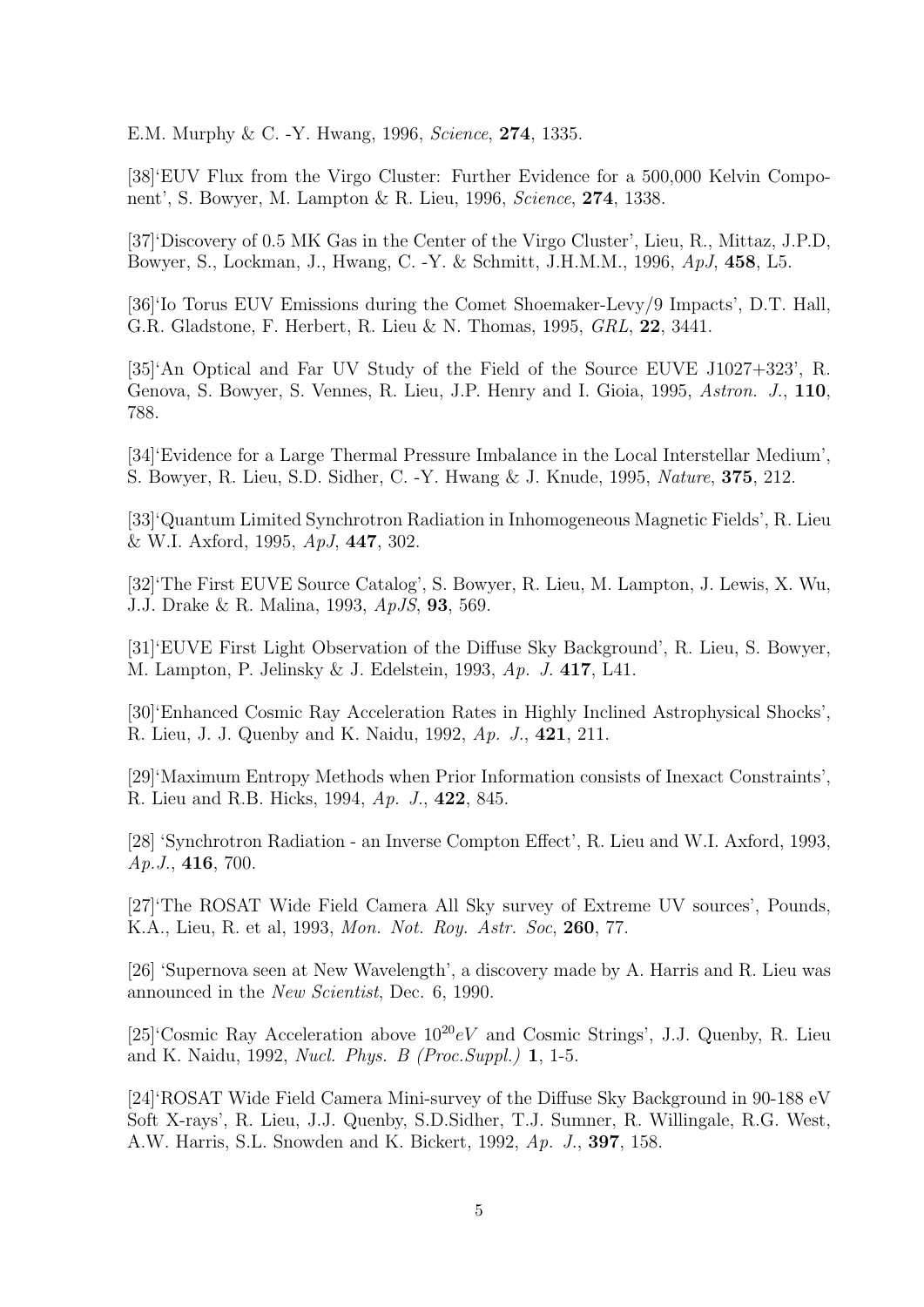[23]'A preliminary EUV survey of the sky with ROSAT', Pounds, K.A., Lieu, R. et al, 1991, *Mon. Not. R. Astr. Soc.*, **253**, 364.

[22] 'Soft Electron Background in X-ray Telescopes using Wolter I Grazing-incidence Optics in Near-earth Orbits', T.J. Sumner and R. Lieu, 1990, *Optical Engineering*, **29**, 1291.

[21] 'Enhanced Shock Acceleration in Relativistic Jets and Cosmic Ray Origin In Active Galactic Nuclei', J.J. Quenby and R. Lieu, 1989, Nature, **342**, 654.

[20] 'Particle Magnetic Moment Conservation and Resonance in a Pure- MHD Shock, and Field Inclination Influence on Diffusive Shock Acceleration', R. Lieu and J.J. Quenby, 1990, *ApJ*, **350**, 692.

[19] 'Synchrotron Radiation by the Weizsacker-Williams Method of Virtual Quanta', R. Lieu, W.I. Axford and J.J. Quenby, 1989, Astron. Astrophys. **208**, 351.

[18] 'Susceptibility of Soft X-ray Grazing Incidence Telescopes to Low Energy Electrons', T.J. Sumner, J.J. Quenby, R. Lieu, J. Daniels, R. Willingale and X. Moussas, 1989, Mon. Not. R. Astr. Soc. **238**, 1047.

[17] 'Spacelab I Observations of Low Latitude Electron Precipitation', R. Lieu, J. Watermann, K. Wilhelm, J.J. Quenby and W.I. Axford, 1988, Journal Geophys. Res. **93**, 4131.

[16] 'The Maximum Entropy Configuration in the Case of Randomly Fluctuating Constraints', R. Lieu, 1989, J. Phys. A **22**, L483.

[15] 'Maximum Entropy Data Analysis - another Derivation of  $S - \chi^2$ ', R. Lieu, 1988, J. Phys. A **21**, L63.

[14] 'Maximum Entropy in Data Analysis with Error carrying Constraints', R. Lieu, R.B. Hicks and C.J. Bland, 1987, J. Phys. A **20**, 2379.

[13] 'Performance of Maximum Entropy Image Restoration Method', R. Lieu, R.B. Hicks and C.J. Bland, 1987, Mon. Not. R. Astr. Soc. **229**, 49P.

[12] 'A New Approach to Position Sensitive Gamma-ray Spectrometry', R. Lieu, L. Varga, R.B. Hicks and L.I. Yin, 1986, J. Phys. E : Sci. Instrum. **19**, 40.

[11] 'Synchrotron Radiation Reaction', R. Lieu, 1987, J. Phys. A **20**, 2405.

[10] 'Cyclotron Radiation, Conservation Laws and a Correction to the Synchrotron Loss Formula', R. Lieu, J.J. Quenby and T.J. Sumner, 1987, Astron. Astrophys. **176**, L21-23.

[9] 'Quantum Correspondence of Cyclotron and Synchrotron Radiation', R. Lieu, 1984, J. Phys. A **17**, L223.

[8] 'Basic Conservation Laws in the Electromagnetic Theory of Cyclotron Radiation - Further Analysis', R. Lieu, D.A. Leahy and A.J. Evans, 1983, J. Phys. A **17**, l91.